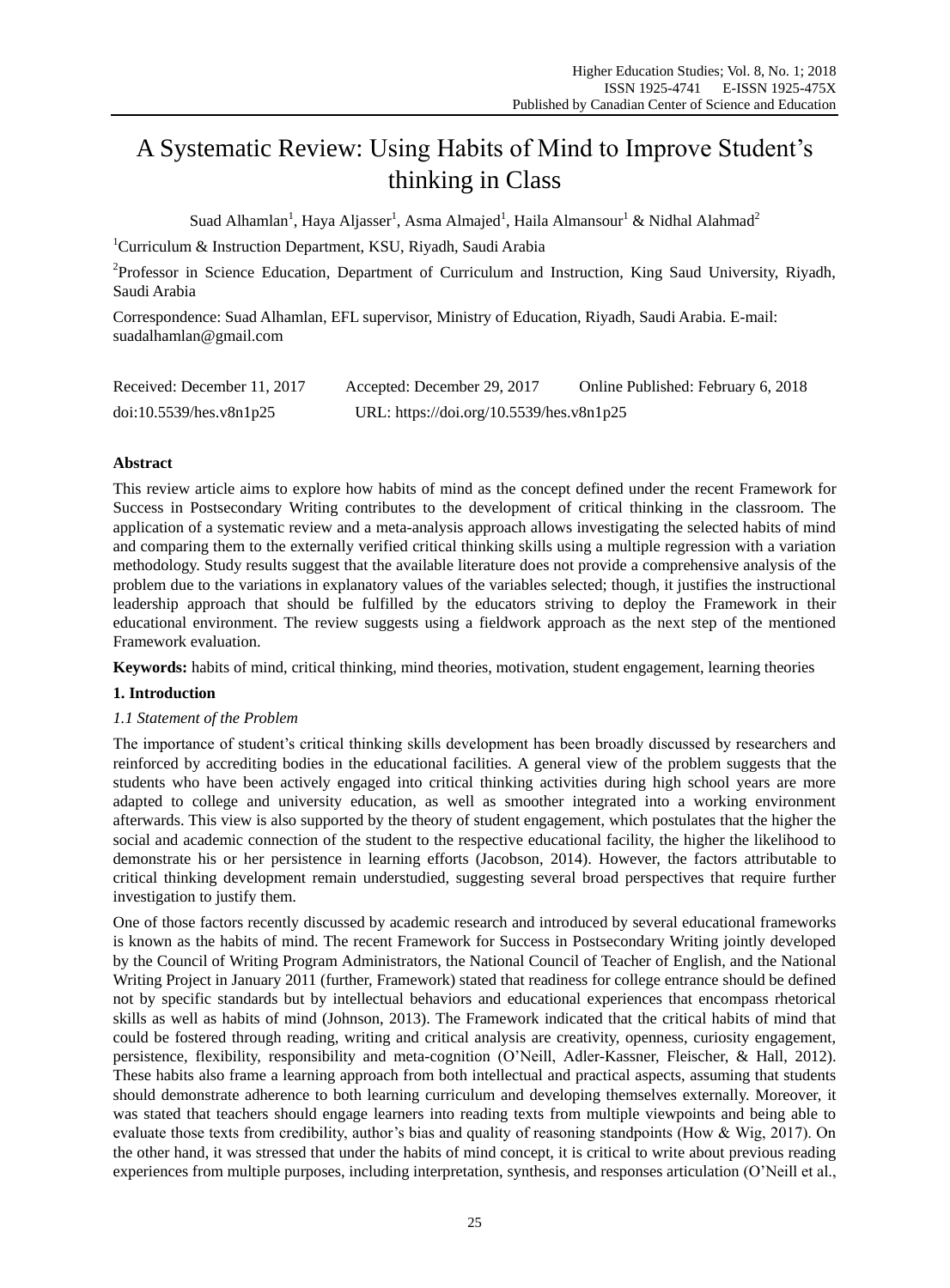#### 2012).

The adoption of the aforementioned standards in postsecondary education requires structured and complex efforts from both students and teachers, as well as extensive support from accrediting organizations. Specifically, it is critical to provide a guidance and benchmark for implementing and measuring an approach based on the habits of mind thinking. A scale for evaluating learning behaviors that measures information reliability evaluation, outdoor exploration efforts and alternative problem-solving was proposed as an outcome of the Cooperative Institutional Research Project. However, several authors suggested the scale was not much adopted for initial institutional changes since there is a gap of understanding student"s critical thinking skills as well as the lack of previous surveys on how teachers contribute to such self-assessment efforts (Jacobson, 2014; O"Neill et al., 2012).

# *1.2 Research Objectives*

Considering the need of the improved strategies to adopt the new framework into a postsecondary education on the one hand, and the need to establish effective benchmarking and assessment tools from measuring the success of it on the other hand, this research will consider recent findings from the individual studies conducted in the field of habits of mind application to the educational programs. The primary objective of the study is to identify what habits of mind adjacent to the Framework contents contribute to the development of critical thinking in class among postgraduate students considering the complexity of disciplines requiring critical thinking skills and the explicit need of multidisciplinary thinking in a future business environment. The secondary objectives are to analyze the efficiency of the current educational system in assessing and implementing those efforts through the methods proposed in those studies, and to suggest possible steps for the improvement of those efforts.

# *1.3 Research Questions*

The research comprises a theoretical part, where the backgrouding to the habits of mind formation is established by elucidating the sense of the habits of mind from learning theories and comparing it to the current view of the literature, and practical part, where the statistical analysis methods are used to validate the relationships between the variables that describe the habits of mind and the variable that explains critical thinking skills. A systematic review through a meta-analysis approach is used as a methodology, hypothesizing that the habits of mind within the Framework and critical thinking skills of student"s demonstrated in class are positively related. The study contributes to the existing literature by providing an expanded view on using habits of mind for critical thinking improvement theoretically, and suggesting a pathway for schools and accrediting bodies to deploy the Framework practically.

# *1.4 Research Gap and Importance of the Problem*

The research addresses the gap that exists in a current transition from the standard requirements for colleges and universities to accept postgraduates based on the standard procedures to the requirements of considering educational experiences and intellectual behaviors demonstrated in class. This requirement also intersects with the need of multidisciplinary education that will address social and economic aspects of emerging professions and specialties that accumulate various experiences of creative, technical and interactive nature (Kleinsteuber, 2014). Last but not least, present literature does not provide much reliance on the existing learning theories, which place a concern on whether they should be applicable for new educational framework development or must be re-mapped to meet the demands of business and changing learning curriculums in higher education.

# *1.5 Theoretical Background*

# 1.5.1 Learning Theories and Habits of Mind

The concept of habits of mind is emerged from the field of brain research and education. This concept entails the habits as the behaviors that could be used appropriately without painstaking attention, or requiring some brain activity that was not initially adopted (Gardner, 1983). Habits are described as almost instinctive behaviors that provide mental space for problem solving while not requiring recalling a specific type of thinking to be used. Habits were also defined as a set of dispositions learned and practiced before an individual can accomplish a specific task set almost effortlessly (Costa & Kallick, 2000). Habits were further related to the research on learning and intelligence so that the historical context of habits of mind is explained. While Perkins (2000) explained that habits are defined through continual practice, Costa & Kallick (2000) expanded this definition to the habits of mind as series of intellectual behavior patterns that could lead to the demonstration of productive behavior. In their further works, Costa & Kallick (2009) conceptualized 16 habits that could equip students with means to make more intelligent choices both within and outside the classroom environment. Some of the examples listed are questioning and posing problems, applying past knowledge to new situations, finding humor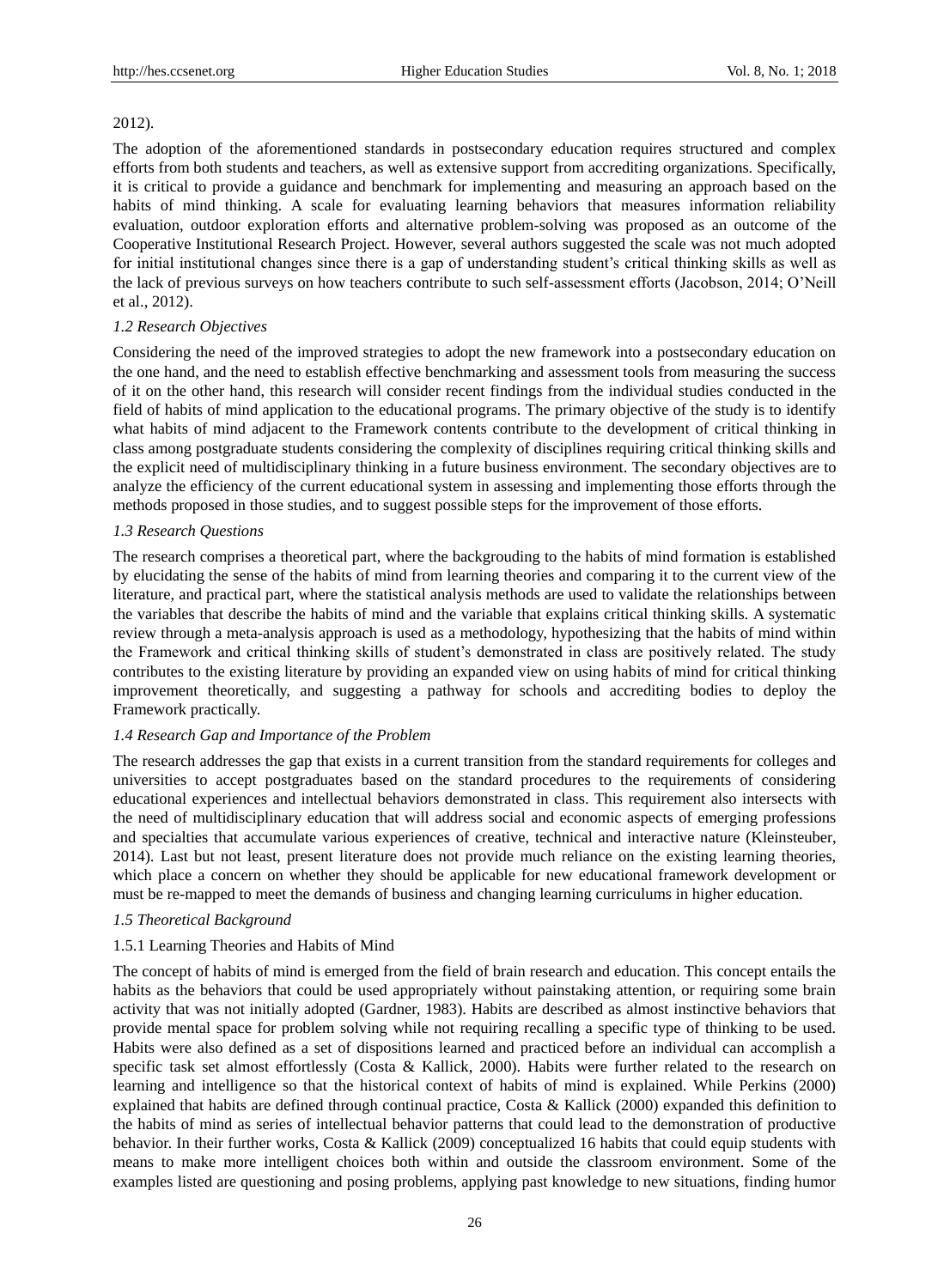or taking responsible risks. The habits of mind were applied to many classroom setting examples; though, they were not meant to be proposed as a replacement to the existing learning processes (Costa & Kallick, 2000; Costa & Kallick, 2009).

Another origin of the concept could be found in the multiple intelligence theory that was concerned with defining linguistic and logical-mathematical use of intelligence measurements based on the brain damage and cognitive analysis proceedings of the scientific literature. Initially proposed by Gardner (1983), this theory explained that the intelligence should be defined by much broader and modular terms using eight distinct signs (i.e. support from psychometric findings or a brain susceptibility to a symbol system encoding), resulting into defining seven types of intelligence. Criticizing the theory for many misconceptions, it was further combined with the theory of mind and formulated as the theory of whole-mindedness, using the recent proceedings in cognitive neuroscience (Groff, 2013). The main aspects outlined in a new theory is that intelligence should be associated with certain learning domains while not positioned as the distinct domain type not intersected with other domains. It was also specified that multiple intelligence theory tends to mix intelligence with learning styles, labeling each student as a certain type of learner (Groff, 2013). To address those misconceptions, the theory suggested seeing the learning process not through types of intelligence but through the non-verbal information processing pathways. According to Groff (2013), these pathways comprise the visual-object pathway that recognizes shapes, colors, and textures, the visual-spatial pathway that is applicable to spatial relationships in natural sciences or the movie production industry, and the text-based pathway that uses the language to transmit information and is most frequently used in education. Considering the neuro-scientific research, Groff (2013) pointed out that all learners are capable to possess all three information processing pathways, while learning acquisition normally shapes those to a single pathway. This was later confirmed by the web-based study conducted by the Group Brain Project that clustered over 80% participants being strong non-verbally, and about 50% as object-visualizers among the sample of 3,800 participants.

#### 1.5.2 Student Engagement and Critical Thinking

The extent of student involvement in learning that motivates one to perform with a certain success is described by several learning theories. One of those theories, the student engagement theory, postulates that persistence demonstrated by students, especially in their first years of study, relates to the level of further involvement into educational process (Astin, 1999). The theory emerged from three other concepts, such as the subject-matter theory favored by the faculty, the resource theory favored by administrators, and the individualized-eclectic theory favored by researchers, and provided the means to quantify the notion of students" motivation and set of specific behaviors. Previous research also stated that the student engagement theory helped to make a shift from the mass to universal higher education, where the skills of non-traditional student (i.e. those participating in student exchange programs or students demonstrating non-traditional thinking patterns) are comprehensively evaluated.

Critical thinking is one of the concepts explored under the student engagement theory, while the concept itself had been debated even earlier. In his work, McPeck (1984) argued that critical thinking requires complete disciplinary expertise, which means that reasoning skills and argument-based analysis are not related to critical thinking. In their turn, cognitive psychologists related all forms of problem-solving, evaluating, and decision-making to critical thinking (Williams, 1999). Later definitions also conceptualized critical thinking as information gathering, questioning in self-reflection practices that lead to expressing self-generated ideas and conclusions (Weiler, 2005). Hence, it was later summarized that critical thinking could not be taught on its own and should be seen as a skill developed separately from the disciplinary content (Hammer & Green, 2011).

The problem related to developing critical thinking skills within the learning curriculum was described by Willingham (2008), who contended that creative problem solving is not possible outside the disciplinary knowledge, since both content and critical thinking occur simultaneously. The researcher also admitted that students do not transfer the expertise easily, as, for instance; a student might of solving a math exercise but will have difficulties of applying the same algorithm to solving a real-life problem. Hence, it is clear that people are unable to become critical thinkers overnight, which means that the development of critical thinking should be seen as a meta-cognitive strategy that emerges from specific disciplines, and if used over time, could be mastered and possibly transformed into the multidisciplinary expertise (Jacobson; 2014; Willingham, 2008).

# **2. Literature Review**

# *2.1 The Role of Habits of Mind for Critical Thinking*

In more recent research, it was argued that the thinking indicators outlined above could be labeled as the habits of mind, and could be acquired through a developmental approach that increases the likelihood of successful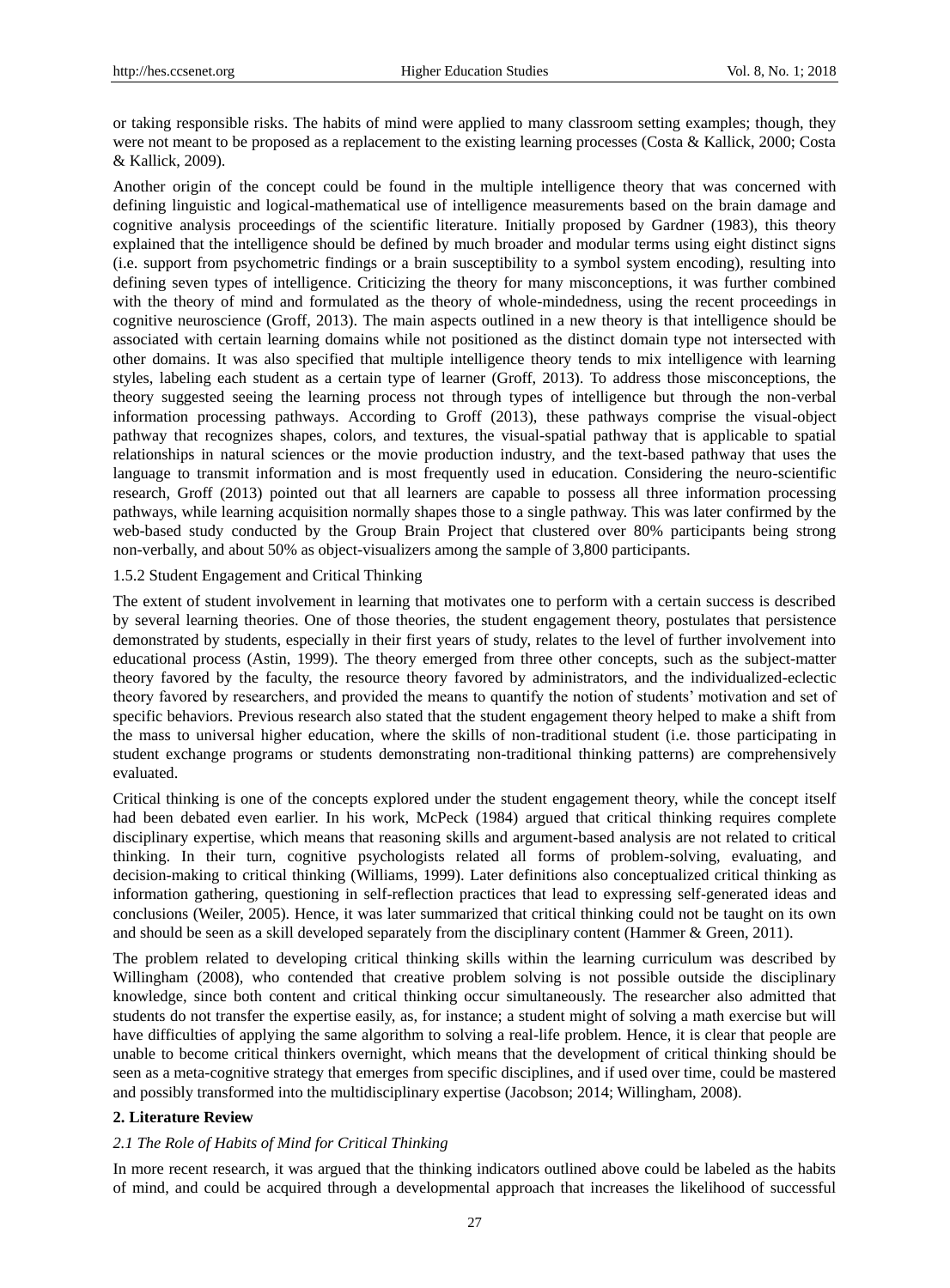student performance. Ahuna, Tinnes and VanZile-Tamsen (2011) suggested dividing them into meta-strategic, meta-cognitive and epistemological behaviors, which stand for *knowing how, knowing what,* and *how do I know*  respectively. A meta-strategic dimension is discussed with stronger importance to the education field in early years of study in particular, as its understanding allows the instructors and curriculum developers to create a favorable environment for critical thinking efforts as the time passes (Jacobson, 2014). This claim is supported by a practical study undertaken by Walker, Wartenberg and Winner (2013), who reported that there are improved augmentation skills and increased subjectivity perception among seven and eight year olds exposed to a dialogic learning model. Supporting the development theory of critical thinking, Jacobson (2014) suggested that the aforementioned approach supports an assertion that behaviors from particular habits of mind are examples of a meta-strategic dimension, while there is a certain literature gap in understanding whether such an assertion holds for student-level thinking.

Reverting back to the case of how critical thinking relates to the disciplinary paradigm, it is essential to consider that various disciplines should be associated with various habits of mind and hence differentiated in terms of individually emerging critical thinking models. For instance, Kleinsteuber (2014) investigated how professional development in the area of arts is influenced by specific habits of mind combined with teacher self-efficacy through an exploratory mixed-method approach. Using the framework presented by Sheridan (2011) that outlines the studio habits of observing, envisioning, exploring and reflecting, Kleinsteuber concluded that there is a high correlation between the studio habits and teacher"s self-efficacy, as well as the factors that mediated a decision to participate in arts education. On the other hand, it was found that prior art experiences have a little significant correlation with the studio habits and teaching skills applied. To some point, this contradicts previous theoretical assumptions on the necessary disciplinary activity as a prerequisite for habits of mind development.

Matsuura, Sword, Piecham, Stevens & Cuoco (2013) explored another important discipline with respect to the habits of mind development. The researchers explored the importance of the habit of using mathematical language, which is about thinking, mental habits and research techniques applied to the explanation of more complex terms, such as definitions, theorems, and algorithms. Their investigation pointed that it is significant that teachers could learn how to transfer such knowledge to the students, especially on the secondary level. Given that the study has a preliminary essence and was not based on any previous empirical studies but rather proceedings of mathematical learning communities, it should be extended and improved with further research to bring more discourse to this point of learning.

King (2013) also discussed the importance of developing mathematical habits of mind among students. In her work, the researcher argued that productive habits of mind in this direction are complex to develop given that students are frequently trying to approach the tasks in abstract algebra by attempting to look for a quick answer, not being persistent when the answer is not obvious and tending to memorize the approach but not to understand it. The important question raised by King (2013) is whether a contemporary approach of teaching mathematics indeed teaches critical thinking or maybe, it provokes students to use bad habits of mind to ignore the difficulties emerging on their way. However, King (2013) has not provided any methodological evidence to support this claim; hence, this research requires further justification using field investigation.

Many other recent researchers focused on specific habits of mind as they have been described under the Framework. For instance, Sullivan (2012) reflected on the importance of habits of mind as a prerequisite for college readiness, focusing on the skills of curiosity, openness, creativity, accountability, and humility. Having the first four skills on the Framework"s list and the last not, Sullivan (2012) argued that it is imperative to include humility as the habit of disposition towards the world, intellectual work, and production of meaning in one's lives. Overall, Sullivan (2012) concluded that dispositional qualities and personal traits should be clearly accepted by students against the purpose of scoring the passing grade in entrance tests; while further qualitative research undertaken would have significantly improve the researcher"s opinion on the subject.

The importance of the habits of mind was also discussed with reference to the technical disciplines that foster further understanding of applied engineering tasks. The National Academy of Engineering (2010) proposed three general principles as they apply to the K-12 standards of engineering education – the emphasis of design in engineering, the incorporation of developmentally appropriate skills in mathematics, science and technology, and the promotion of the engineering habits of mind. Reflecting on the last point, Loveland and Dunn (2014) proposed to embed the innovative approach into the secondary education by offering students different design challenges that could contribute to the formation of the relevant knowledge base before the post-secondary education. The examples included the cost analysis of production process, exploring the effects of oil spills on the fish population in the water, or building series and parallel electric circuits for innovative technology solutions, such as light LEDs. By narrowing down the focus for a particular skill, Lammi and Denson (2017)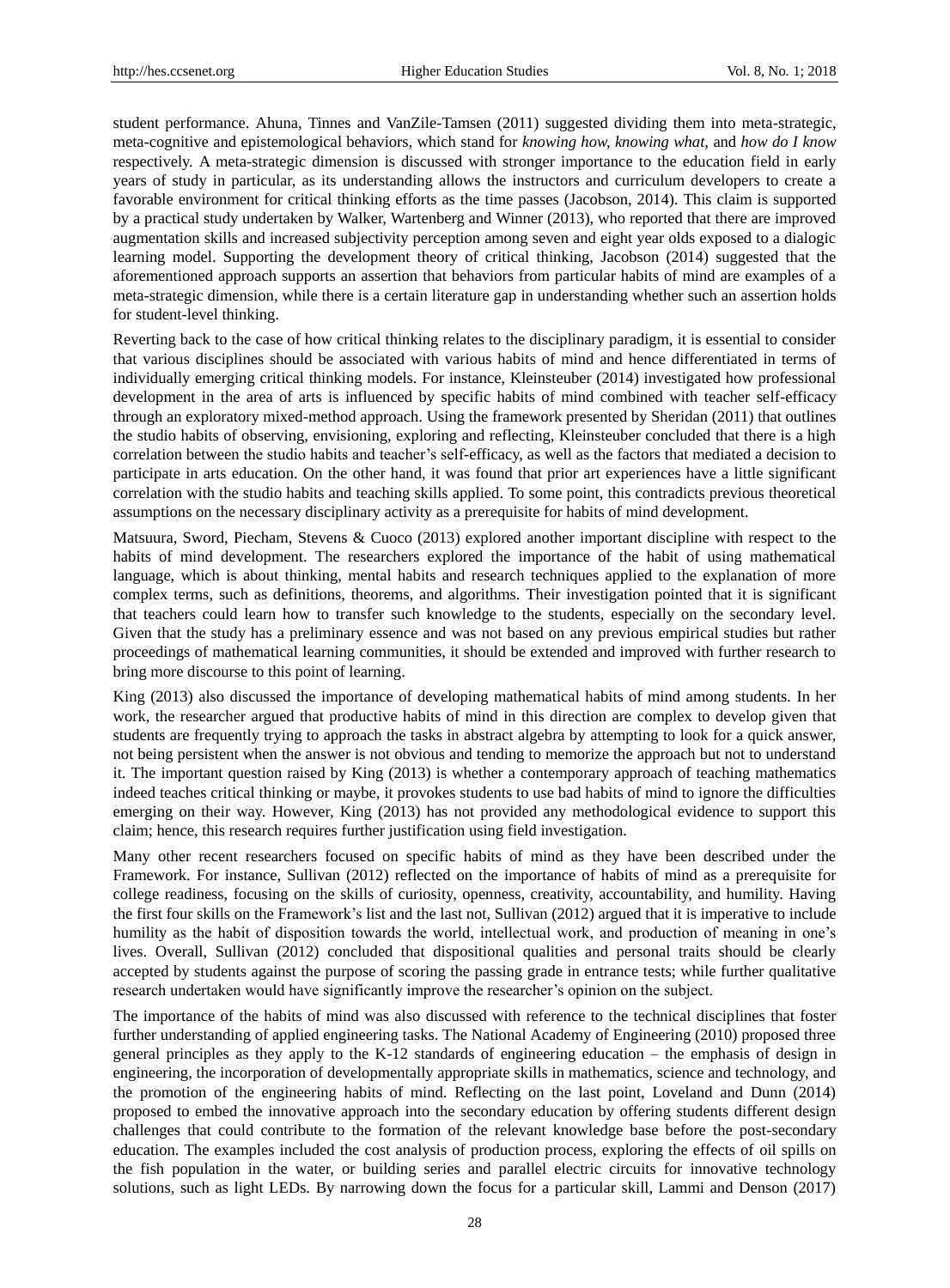discussed the importance of modeling as an engineering habit of mind, suggesting the modeling artifacts in conceptual, graphical, mathematical and working representation that could be used in a classroom setting. After having applied this framework into a real situation with a group of students, they concluded that the framework helps to demystify that the engineering process is linear, allowing to approach the tasks with not only a direction and guidance but also with ability to model engineering solutions on their own. However, Lammi and Denson (2017) admitted that a more extended review could be required to check the applicability on pre-college students in various years of study, signifying that modeling is a more advanced critical thinking exercise if applied to the secondary studies.

# *2.2 Research Hypothesis*

The reviewed literature points on the significant efforts in exploring how the habits of mind contribute to the formation of critical thinking skills. There is an obvious connection to learning theories presented by scholars in the future, while several changes and adoptions have been made to shape the understanding of the importance of diversifying disciplinary thinking from critical thinking. Moreover, little studies explored the impact of the habits of mind classified under the Framework, otherwise listing them as applicable for several disciplines taught in the classroom and arguing on the needs to add one or another dimension while not providing a methodological rational behind. Nevertheless, the research hypothesis is to explore if there is a positive relationship between the habits of mind listed under the Framework as predictors of improved critical thinking demonstrated in class.

# **3. Method**

#### *3.1 Research Design*

The information from the recent publications related to the aspects of the habits of mind and their applicability to critical thinking is analyzed using a systematic review and a meta-analysis approach. The chosen approach has several advantages comparing to the previous studies. The first advantage is that it was found that previous research was cross-disciplinary, since the articles were published in many scientific journals in the fields of ethics, education, cognitive psychology, and applied sciences, such as engineering and mathematics. Hence, organizing this information into a systematic review helps addressing the gaps that have been probably overlooked while narrowing the study to specific field of research (Ellis & Murtha, 2014). The second advantage is that the application of systematic review allows comparing effect size across several variables, when samples are not comparative if two methods are just equated (Fisher, 2017). The last one is that many literature pieces found on the subject are classified as gray under research methods, given that unpublished statistics and recent dissertations are included. Hence, a more balanced and accurate view of the findings could be presented.

The choice of a meta-analysis has also its advantages under the scope of the current study. In case of the reviewed literature on the impact of habits of mind on critical thinking in the class, a meta-analysis allows maximizing the precision of variance if a predictor is explored (Fisher, 2017). Further, literature suggests that quantitative exploration of the source of heterogeneity is possible when using the meta-analytical methods, which enables more transparent hypotheses testing (Petinou & Spanoudis, 2014).

#### *3.2 Sample*

# 3.2.1 Sampling Strategy

The sampling method adheres to the procedure outlined in PRISMA protocol for conducting systematic reviews (Higgins & Green, 2008; Liberati et al., 2009). A prior literature research was conducted in electronic databases such as JSTOR, BASE, EBSCOSearch and ProQuest, placing no limit to the year of publication. The search terms used during this activity where sourced from the proposal to the project review and consultation with a direct supervisor. The search request in the web browser looked as follows: (\*habits of mind\* OR \*mind theory\*) AND (critical thinking) AND (education). Additionally, citations to the studies that met the inclusion criteria were reviewed with respect to the learning theories and reference to the subject. Finally, statistics and reports on the Framework adoption were reviewed, seeking for essential figures and justification.

# 3.2.2 Sample Size, Power, and Precision

The initial objective was to collect at least 150 pieces of the prior literature to meet the criteria of sufficient sampling under the meta-analysis requirement. The final search yielded 103 objects that met the search criteria. At the second stage, the inclusion and exclusion criteria were applied to the pieces of literature pooled from the database.

The inclusion criteria were applied as follows: (a) research participants were secondary students or the sample included secondary students, (b) the study was prospective in design and assumed either review of the existing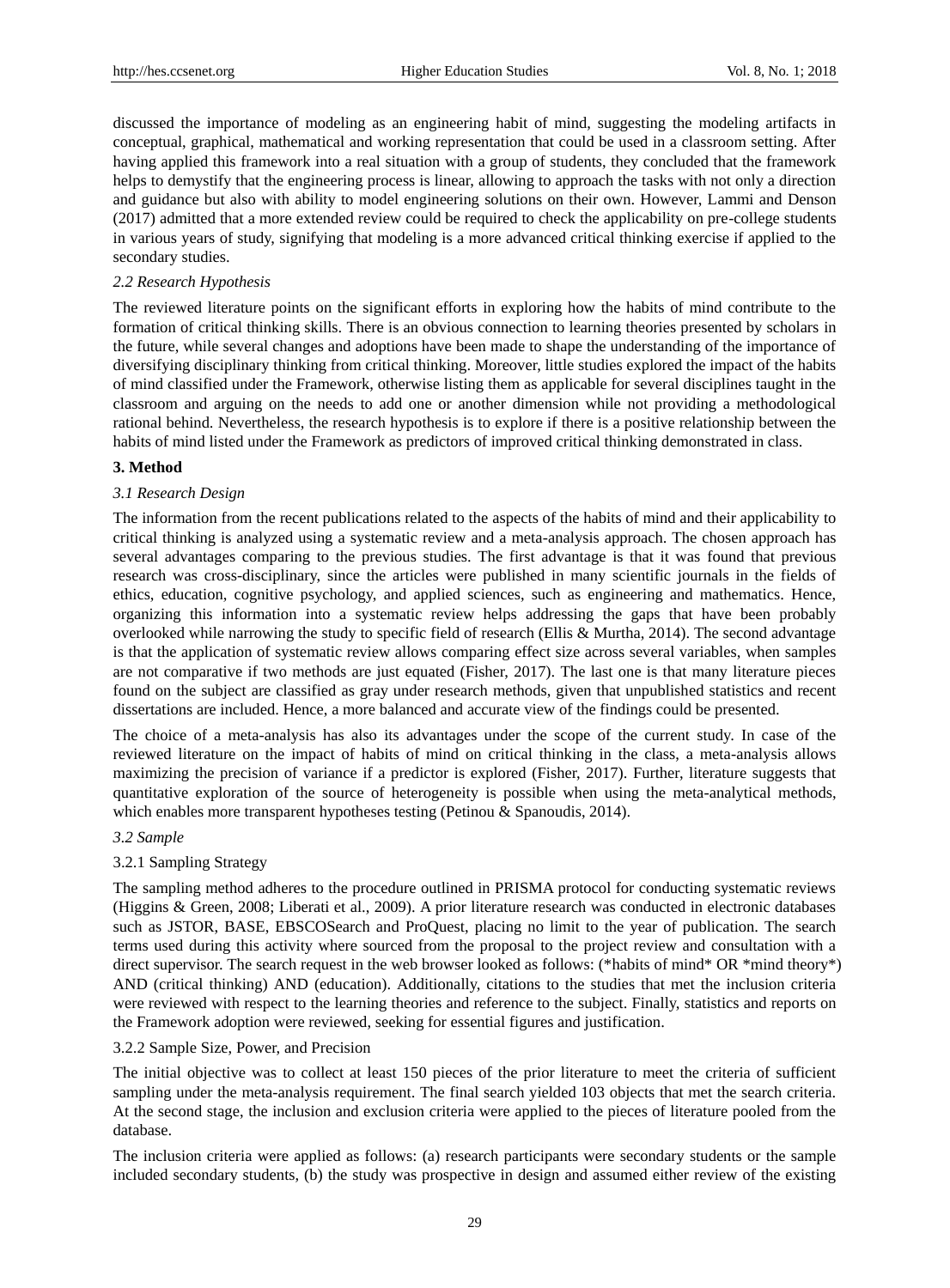methods or perspectives for further analysis based on an innovative approach, (c) optionally, the study should have related to the Framework, (d) the study is available in English.

The exclusion criteria were applied as follows: (a) participants are teachers only or postgraduate students only, (b) participants are affected by specific circumstances (i.e. adoption, having disabilities or undergoing mental treatment), (c) the study had an exploratory nature and did not list any methodological section, (d) the predictor was not in line with the research question and/or unfavorable for meta-analysis. As a result, the research precision was narrowed down to the 27 pieces that meet both inclusion and exclusion criteria.

# 3.2.3 Sampling Validity

The primary outcome measure selected to display and validate the scores for the selected habits was borrowed from the methodological approach used by Kleinsteuber (2014) as the study used the most relevant methodology. Other studies were explored for the variables similar to those from the habits of mind used by the primary source. The critical thinking scores were obtained from another primary source (Jacobson, 2014) while also validated against the Framework proceedings outlined by O"Neill et al. (2012) and the statistics collected from the Framework deployment reports from the anonymous source. The covariates were not included.

#### 3.2.4 Methods of Data Collection

The research design is a multiple regression model, which uses five independent variables as predictors (gathering all data through senses, thinking flexibly, persisting, thinking and communicating with clarity and precision, and metacognition) and the critical thinking rate as a dependent variable. Predictors are adjusted as per the scale used in Kleinsteuber (2014), while the dependent variable is adjusted as per the Likert scale, where "1" stands for not sufficient, '2' stands for developing, '3' stands for optimal, '4' stands for very good, and '5' stands for outstanding. The model is presented below:

$$
E(y) = \beta_0 + \beta_1 x_1 + \beta_2 x_2 + \beta_3 x_3 + \beta_4 x_4 + \beta_5 x_5 + \varepsilon
$$
 (1)

where x1…x5 are independent variables (predictors) and E(y) is the dependent variable as listed above. The objective was to identify the model significance, the justification of the impact of each variable over critical thinking, both individually and overall, as well as to find the variation and to justify possible heterogeneity effect.

# 3.1.5 Sample Setting

Considering the nature of systematic reviews and meta-analyses as outlined by Liberati et al. (2009), there was an allowed extent of manipulation to standardize the data before completion of the analysis part. The essence is to use the same numbers for similar habits of mind, adjusting them to the common representation under the framework. Table. 1 shows the approach replicated from Kleinsteuber (2014), which explains how the process was undertaken.

| <b>Systematized Habits</b>            | <b>Habits of Mind (Framework)</b>                   |                                                         |  |  |
|---------------------------------------|-----------------------------------------------------|---------------------------------------------------------|--|--|
| Observation                           | Gathering data with senses                          | Listening with understanding                            |  |  |
| Envisioning                           | Creating, imagining and innovating                  | Applying previous knowledge<br>to unfamiliar situations |  |  |
| Stretching and Exploring              | Thinking flexibly                                   | Taking reasonable risks                                 |  |  |
| Expressing                            | Thinking and communicating<br>clearly and precisely | Responding with wonderment<br>or finding humor          |  |  |
| Understanding the World of Experience | Being open to continuous learning                   | Interdependent thinking                                 |  |  |

Table 1. Manipulations and explanations for the habits of mind used

# **4. Results**

# *4.1 Timeframe*

Pieces of literature were analyzed during the first month of the research. The adjustment to the secondary sources and the consolidation with statistical input was conducted during the second month of the research.

# *4.2 Statistics and Data Analysis*

A separate, random-effect model was considered as the most representative outcome of the statistical analysis for each predictor using the SPSS software. The acknowledged confidence interval was 95%. Cohen"s (1988) conventions for interpretation of multiple regression models were considered when the sample size is small (*r*   $=$ .1), medium ( $r = 3$ ) and large  $r = 5$ ). The main effect of meta-analysis was reported through relationships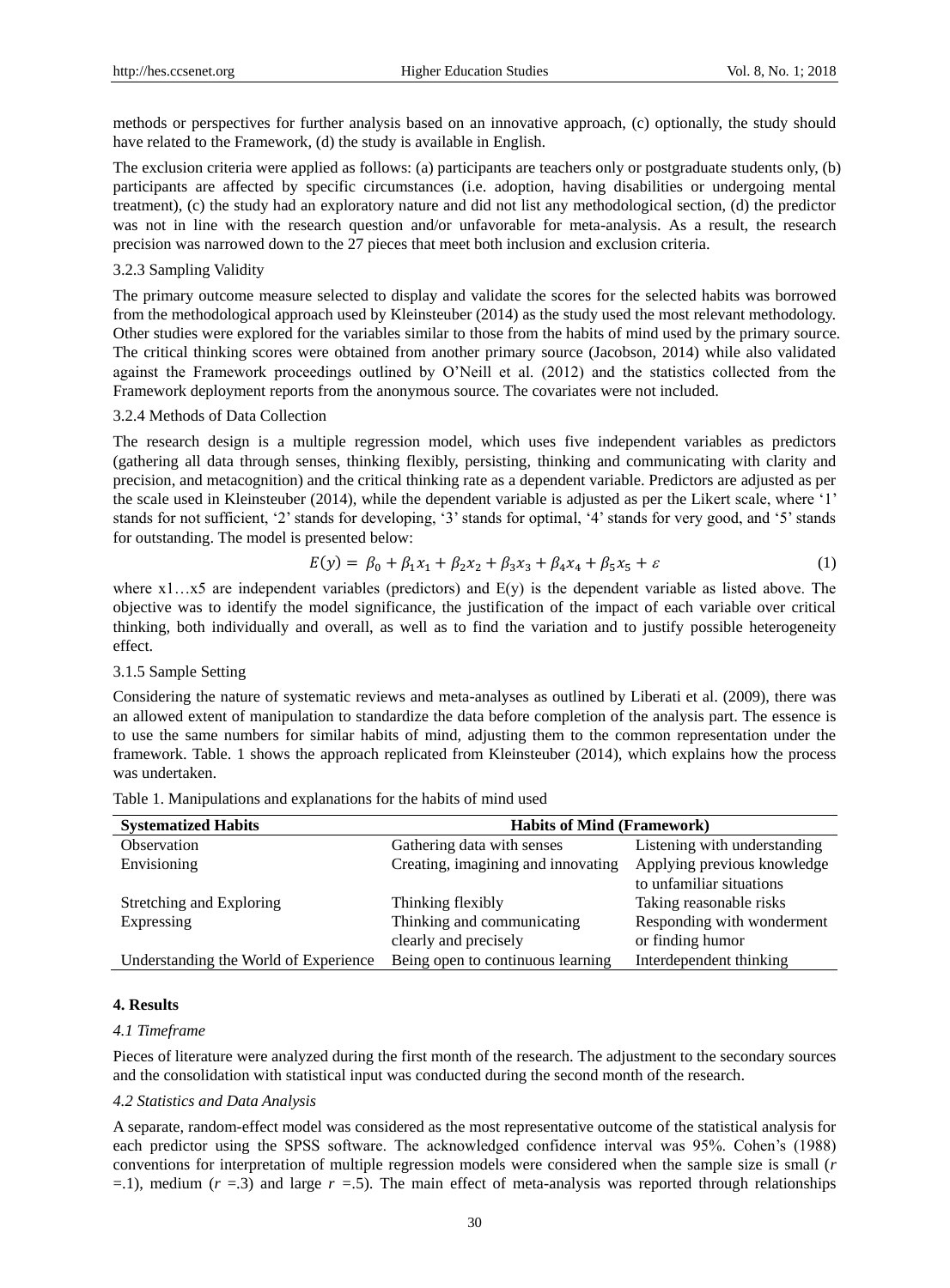between continuous predictors and outcomes using a linear relationship model. The statistical significance of heterogeneity was explained within the model provided by Borenstein, Hedges, Higgins, & Rothstein (2009) and further with interpretation of the I square using Higging & Green (2008) model.

Table 2. Data analysis results

| Predictor                             | <b>Studies</b> | Main effect |                 | Heterogeneity |                |
|---------------------------------------|----------------|-------------|-----------------|---------------|----------------|
|                                       |                | Pearson's r | 95% CI          | p-value       | $\mathbf{r}^2$ |
| Observation                           | 12             | 0.241       | [.123, .289]    | 0.039         | 46.3           |
| Envisioning                           | 21             | 0.045       | [.035, .046]    | 0.176         | 29.5           |
| Stretching and Exploring              | 14             | 0.231       | $[-.039, .041]$ | 0.281         | 19.4           |
| Expressing                            | 16             | 0.023       | [.021, .027]    | 0.101         | 35.2           |
| Understanding the World of Experience | 8              | 0.865       | [.541, .923]    | 0.131         | 33.7           |

Data results could be interpreted as follows. Firstly, by considering the Pearson"s correlation coefficient, the most significant results are related to envisioning and expressing, while observation, stretching and exploring, as well as understanding the world of experience are seen as not significant. Secondly, the heterogeneity shows that the multiplication effect of the studies considered for a meta-analysis suggests non-dependence from the multi-collinearity of variables only in terms of observation, whereas the rest of variables could be affected by differences in other representations. The overall reported strength of the model also shows that the coefficient of determination (*r* squared) is 57%, which means that only 57% of variation is explained with the independent variables, and the rest 43% requires additional explanation through the residual points if identified in the consequent trial of runs for multiple regression model evaluation. The result for the regression model itself is also relatively weak, since it shows the overall insignificance of the factors as they are compiled for a single use, which is yet to be explained with reference to the previous works and possible research enhancements.

#### **5. Discussion**

# *5.1 Empirical Results and Comparative Analysis*

A consolidated view through a systematic review and a meta-analysis of the statistical data collected through inclusion and exclusion from the subject matter shows that the selected habits of mind have a varying effect on critical thinking among students in the classroom. This is justified with differences for multiple regression results and corresponding heterogeneity effects as they appear in the results for various habits and finding pertinent to the research objectives. Previous considerations on such inconsistency derive from the methodology used within such purposes, while several explanations are required on the side of the other literature and theory applications.

Previous literature suggested considering the role of instructional leadership as the driving principle for educational reforms, which is applicable to the case of deploying the habits of mind reflected as not sufficient according to the results obtained (Augustine, 2014; Chahine, 2011). Student-centered focus on learning is mainly enforced by instructional leadership as well. Generally, instructional leaders perform the same role as the teaching facilities, like the most efficient contributors to the learning curriculum. However, studies in social and educational theories emphasize on the differences on how instructional leadership forms should be conceptualized. Rigby (2014) mentioned that both the institutional and external environments should be considered when principals determine the extent of engagement among instructional leaders. The way how instructional leadership should be deployed in order to facilitate the habits of mind integration into the critical thinking skills development depends on the learner"s group, subject, and particular learning objectives. Among the above-mentioned, Tolley, Johnson & Koszalka (2012) outlined generating and testing hypotheses, comparing and contrasting specific cases, summarizing and organizing information into sections, as well as note-taking. Hence, it could be said that the essence of instructional leadership is to create parallels for human brain work, which requires learners to be focused on a particular content through a defined learning period, engage students into decision-making and problem-solving, and set individual performance goals, like choosing particular research projects on their own. In other words, instructional leadership encourages students to actively participate in their own educational process by using strategies that conform to the biological nature of human brains.

In line with the Framework requirements, instructional strategies in the learning process should focus on the transformation of learning experiences through challenging cognitive learning models, freedom and empowerment of thinking, hence reframing a learning approach in secondary education to the self-centered efforts (Rigby, 2014; Haber-Curran & Tillapaugh, 2015). The designated framework of this transformation is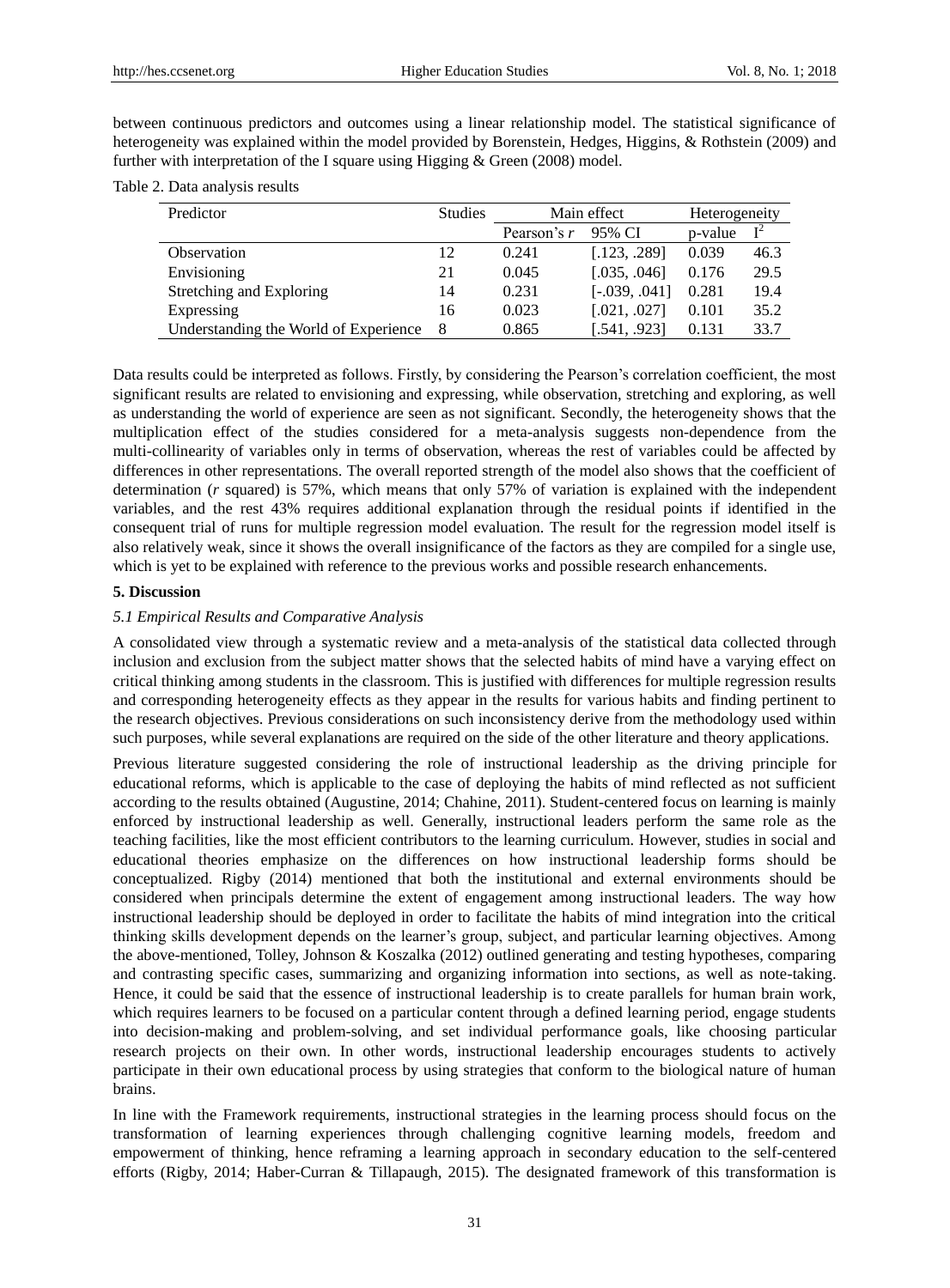student centered-learning – a process where "students learn to be critically reflective and examine their own beliefs" (Haber-Curran & Tillapaugh, 2015, p. 67). Such a principle shows much relevance to deploying critical thinking skills as through student"s-centered engagement into the habits of mind development. The importance of engaging students comes from a common vision on the crossroads of social sciences, educational systems and an economic situation to develop students that will be capable of significant contribution to the community, where their skills and knowledge are valuable and relevant (Gershman, Gerstenberg, Baker & Cushman, 2016). Student-centered learning, just as the instructional strategies, appears in many forms, and could be relevant in one case but completely irrelevant in the other. For instance, a cogenerative dialogue as a form of student-centered learning, which allows using dynamics occurring within the classroom as practicing one"s leadership skills, might be a challenging form of knowledge acquisition in the classrooms where leadership perceptions were not prior cultivated by the instructors (Stith & Roth, 2010).

Academic literature suggests that student-based learning could be introduced by shaping teacher-based learning through transformation driven by instructional leadership (Fierke et al., 2014; Haber-Curran & Tillapaugh, 2015). In the meantime, instructional leadership would appear in different forms depending on the external conditions and the institutional environment, which means that transformation should occur through "connecting the dots" between the logic of instructional leadership and principles and forms of student-centered learning. Rigby (2014) defined three forms of logic applicable for instructional leadership in the context applied to the principles. The first type is prevailing logic based on the perception of the educational facility principal as both an instructional leader and a manager. It means that the scope of principal's roles somewhat expands those of organizational managers, like establishing relations with subordinates (teachers), guide and supervise them to better perform their work (improving instruction capabilities towards the increased achievements among students) and maintain focus on learning and instruction as the key role responsibilities (Rigby, 2014). This logic represents a shift from traditional way of school management in the previous century, where principals were framed only within the educational context rather than social or organizational ones. This approach was incorporated in the set of standards at the government level, covering principal preparation programs and evaluation standards called the ISLLC standards (Glenewinkel, 2011).

The second type of logic is entrepreneurial, which, according to Rigby (2014), "promotes education reform through activities, beliefs, and mechanisms borrowed from the private sector" (p. 623). Entrepreneurial logic is, though, defined as an opposite to public, meaning that various technological, innovative or borrowed practices would dominate in the principal"s mindset rather than following practices already adopted and acknowledged by teaching community. Comparing entrepreneurial logic to prevailing, Rigby (2014) suggests that instructional practices for the former are research-based, while the latter will rely on teaching experience and specific teaching practice differentiated from one teacher to another. The role of instructional leader guided by entrepreneurial logic, though, is to "bring outcomes-focused curricula to teachers" and "enforce/support/monitor use of such curricula" rather than leading teachers towards a vision of students" achievements (Rigby, 2014, p. 625).

The third type of logic analyzed by Rigby (2014) is social justice logic, which promotes critical thinking and preparedness for the inequality challenges among student groups. The ultimate role of instructional leadership employed by principals in this logic is to change beliefs, thus facilitating extended access among student group to the rich and engaging curriculum that would satisfy the condition of social justice upon their graduation. By social justice, despite its broad definitions, here we assume the existence in the society that promotes equality, especially for groups considered historically marginalized (Rigby, 2014). Other than that, social justice logic calls for developing proactive attitude among students through their engagement in self-education, which is also a norm of student-centered learning.

According to Rigby"s (2014) research, transformation through instructional leadership should start by rethinking the prevailing logic towards social justice logic, where the broad goal of student achievement and teacher satisfaction is narrowed to the engagement of students towards self-realization based on the principle of the equal opportunities. Emerging trends in these directions also conform to the need of multidisciplinary thinking as it was stated in the initial suggestion of embedding habits of mind to the notion of critical thinking skills in the classroom. Haber-Curran & Tillapaugh (2015) suggested a model that explains how student"s attitudes and beliefs would change as a result of appropriate change in the instructional leadership methods combined with the habits of mind. Their process of student's learning and relationships starts from the challenging of mental models of learning, gradually advancing the state of reframing learning and self through building trust, finding freedom and cultivating commitment to learning. In other words, Haber-Curran & Tillapaugh (2015) demonstrated that students guided towards student-centered learning undergo the mental transformation of dependence/independence towards the interdependence, where self-motivation to learn is acquired through an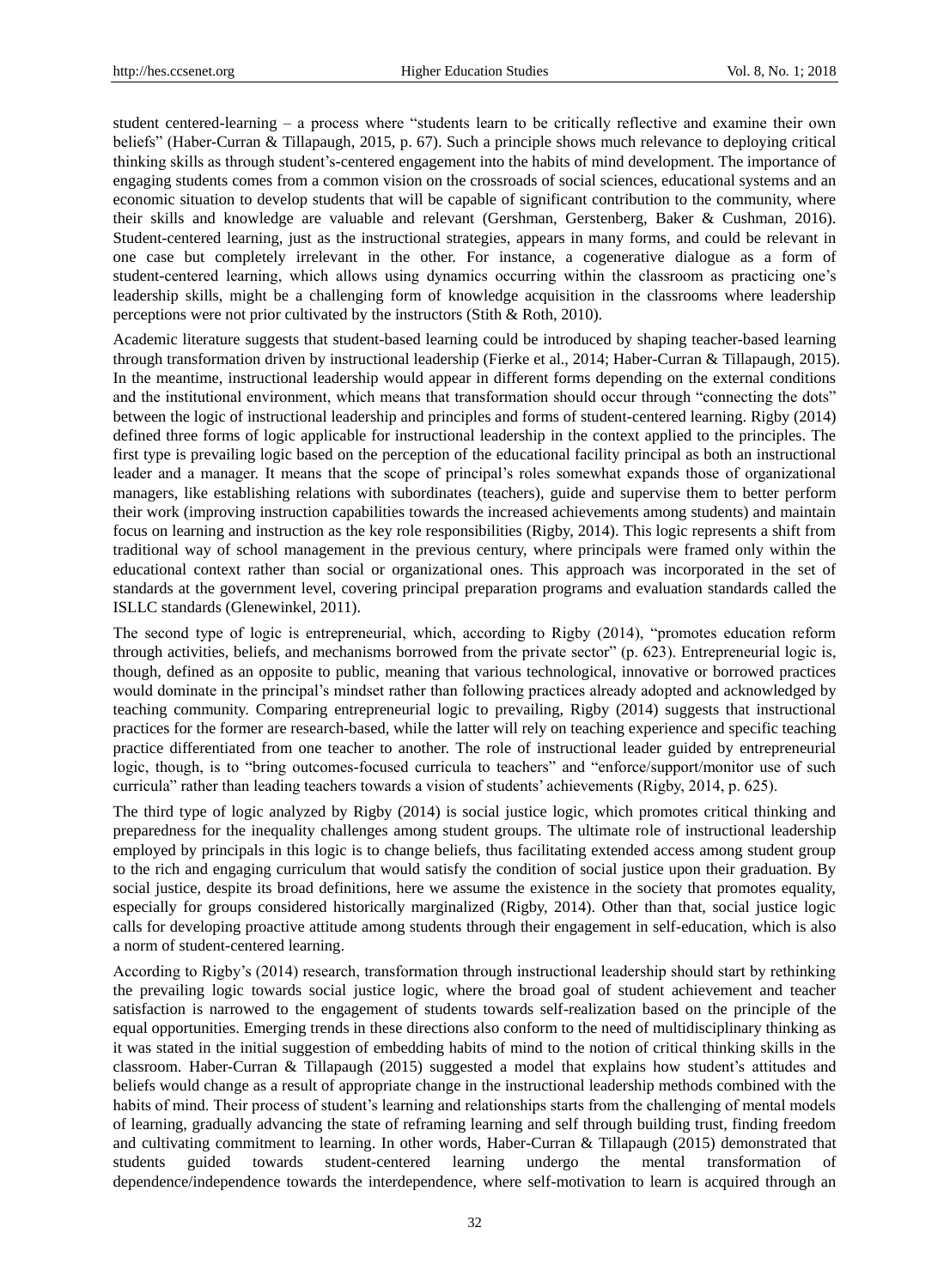understanding of the importance of knowledge acquisition for future success and equal place of teachers and students in their efforts of knowledge cultivation. This observation is also confirmed adversely by an applied study by Tolley et al. (2012) for Thai school students. The researchers concluded that "implementation of research-based instructional strategies intended to improve students" level of engagement had an impact on teaching practice for this group of teachers" (p. 391). Similarly, Zhu and Engels (2014) confirmed that organizational culture applied to the context of institutional environment has an impact on instructional innovations, facilitating the development of new teaching tools and methodologies.

#### *5.2 Limitations*

While the theoretical part assumes that research findings withhold, the review has its limitations. First, despite the benefits of a systematic review and a meta-analysis approach, it is essential to highlight that the statistical method used for analyzing the results is imperfect, as it allows replicating previous findings without appropriate justification of methods to simplify an approach for reasoning. This could be possible avoided with broader availability of the research on the subject related to the Framework positioning, while given it reference and innovative subject for the academic purpose, it leaves a limited choice for extrapolating other views and make other inputs. Second, the review was aimed towards the dissemination of meanings for various disciplines, while it mostly highlights the applicability of disciplinary attitude that fosters the culture of self-development, possibly more relevant to the management studies rather than an educational review. Last but not least, there is a lack of available institutional approaches that are comprehensively reported in the electronic libraries to the date, which requires thinking of the habits of mind as a relatively new subject that deserves more investigation and comparison with other theories, such as previously described instructional learning.

#### **6. Conclusion**

This research explored the formation of habits of mind to improve student's thinking in class. Through a systematic review with meta-analysis, it was confirmed that habits of mind are related to the development of critical thinking skills, while its effect is varying from one habit to another and requires n-depth investigation for multiple disciplines. A further work in this direction assumes a field approach, where the facilities that attempted to implement a Framework concept would agree to disclose the relevance of methods deployed to the standards voiced. The design should assume taking a form of a mixed-method research as suggested be several prior researchers (i.e. Jacobson, 2014 or Goldstein & Winner, 2012) to understand how cognitive research in psychology and management conforms to the educational approached undertaken by current representatives of science, school administration, and teachers. Additionally, it would be required to collect an unbiased opinion from education management professionals on the future perspectives and strategies to make the transition to the deployment of the concept of the habits of mind as more transparent as possible.

#### **References**

- Astin, A. W. (1999). Student involvement: A developmental theory for higher education. *Journal of College Student Development, 40*(5), 518-529.
- Augustine, T. A. (2014). *Habits of the heart, habits of the mind: Teacher education for a global age* (Doctoral Dissertation). Columbus, OH: The Ohio State University.
- Borenstein, M., Hedges, L. V., Higgins, J. P. T., & Rothstein, H. R. (2009). *Introduction to meta-analysis*. Chichester, UK: Wiley. https://doi.org/10.1002/9780470743386
- Chahine, S. (2011). *An investigation of educator's data habit of mind* (Doctoral Dissertation). Toronto: University of Toronto, Canada.
- Cohen, J. (1988). *Statistical power analysis for the behavioral sciences* (2nd ed.). Hillsdale, NJ: Erlbaum.
- Costa, A., & Kallick, B. (Eds.) (2000). *Discovering and exploring habits of mind.* Alexandria, VA: Association for Supervision and Curriculum Development.
- Costa, A., & Kallick, B. (Eds.) (2009). *Habits of mind across the curriculum.* Alexandria, VA: Association for Supervision and Curriculum Development.
- Ellis, D., & Murtha, M. (2014). Staging an essay: Play and playwriting for redirecting habits of mind. *Journal of Basic Writing, 33*(1), 74-102.
- Fierke, K., Lui, K., Lepp, G., & Baldwin, A. (2014). Teaching inclusive leadership through student-centered practices. *Journal of the Academy of Business Education, 15*(1), 51-65.
- Fisher, E. L. (2017). A systematic review and meta-analysis of predictors of expressive-language outcomes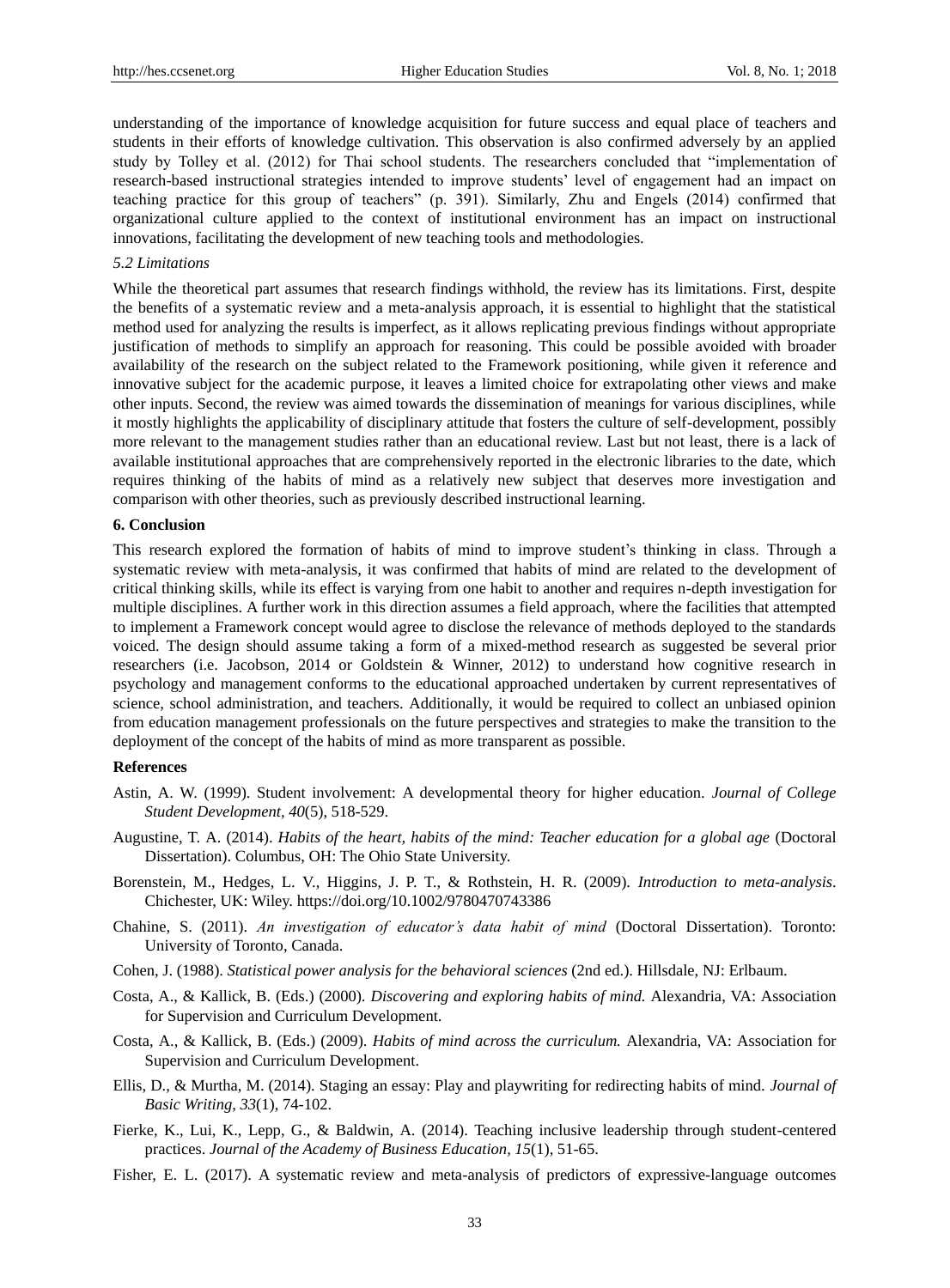among late talkers. *Journal of Speech, 60*(10), 2935-2948. https://doi.org/10.1044/2017\_JSLHR-L-16-0310

- Gardner, H. (1983). *Frames of Mind: The theory of multiple intelligence.* New York, NY: Basic Books
- Gershman, S. J., Gerstenberg, T., Baker, C. L., & Cushman, F. A. (2016). Plans, habits, and theory of mind. *PLoS One, 11*(9), 1-24. https://doi.org/10.1371/journal.pone.0162246
- Glenewinkel, J. R. (2011). *How do superintendents use the ISLLC Standards to evaluate principals? Or do they?*  (Unpublished Doctoral Dissertation). Pullman, WA: Washington State University, Pullman.
- Goldstein, T. R., & Winner, E. (2012). Enhancing empathy and theory mind. *Journal of Cognition and Development, 13*(1), 19-37. https://doi.org/10.1080/15248372.2011.573514
- Groff, J. (2013). Expanding our frames of mind for education and the arts. *Harvard Education Review, 83*(1), 15-39. https://doi.org/10.17763/haer.83.1.kk34802147665819
- Haber-Curran, P., & Tillapaugh, D. (2015). Student-centered transformative learning in leadership education: An examination of the teaching and learning process. *Journal of Transformative Education, 13*(1), 65-84. https://doi.org/10.1177/1541344614559947
- Hammer, S. J., & Green, W. (2011). Critical thinking in a first year management unit: The relationship between disciplinary learning, academic literacy and learning progression. *Higher Education Research & Development, 30*(3), 303-315. https://doi.org/10.1080/07294360.2010.501075
- Higgins, J. P. T., & Green, S. (Eds.). (2008). *Cochrane handbook for systematic reviews of interventions*. Chichester, UK: Wiley. https://doi.org/10.1002/9780470712184
- Jacobson, L. (2014). *From habits of mind to critical thinking: A study of student learning behaviors in a university great books general education course* (Doctoral Dissertation). Philadelphia, PA: Temple University.
- Johnson, K. (2013). Beyond standards: Disciplinary and national perspectives on habits of mind. *College Composition and Communication, 64*(3), 517-541.
- King, K. (2013). Aftermath: Mathematical habits of mind. *Math Horizons, 20*(4), 34. https://doi.org/10.4169/mathhorizons.20.4.34
- Kleinsteuber, A. (2014). *The impact of professional development in the arts upon habits of mind and teacher efficacy* (Doctoral Dissertation). Long Beach, CA: California State University.
- Lammi, M.D., & Denson, C.D. (2017). Modeling as an engineering habit of mind and practice. *Advances in Engineering Education, 6*(1), 1-27.
- Liberati, A., Altman, D. G., Tetzlaff, J., Mulrow, C., Gøtzsche, P. C., Ioannidis, J. P. A., … Moher, D. (2009). The PRISMA statement for reporting systematic reviews and meta-analyses of studies that evaluate healthcare interventions: Explanation and elaboration. *The BMJ*, *339*, b2700. https://doi.org/10.1136/bmj.b2700
- Loveland, T., & Dunn, D. (2014). Teaching engineering habits of mind in technology education. *Technology and Engineering Teacher, 73*(8), 13-19.
- Matsuura, R., Sword, S., Piecham, M.B., Stevens, G., & Cuoco, A. (2013). Mathematical habits of mind for teaching: Using language in algebra classrooms. *The Mathematics Enthusiast, 10*(3), 735-776.
- McPeck, J. (1984). Stalking beasts, but swatting flies: The teaching of critical thinking. *Canadian Journal of Education, 9*(1), 28-44. https://doi.org/10.2307/1494448
- National Academy of Engineering. (2010). *Standards for K-12 Engineering Education?* Washington, DC: The National Academies Press
- O"Neill, P., Adler-Kassner, L., Fleischer, C., & Hall, A.-M. (2012). Symposium: On the framework for success in postsecondary writing. *College English, 74*(6), 520-533.
- Petinou, K., & Spanoudis, G. (2014). Early language delay phenotypes and correlation with later linguistic abilities. *Folia Phoniatrica et Logopaedica*, *66*(1-2), 67-76. https://doi.org/10.1159/000365848
- Rigby, J. (2014). Three Logics of Instructional Leadership*. Educational Administration Quarterly, 50*(4), 610-644. https://doi.org/10.1177/0013161X13509379
- Sheridan, K.M. (2011). Envision and observe: Using the studio thinking framework for learning and teaching in digital arts. *Mind, Brain, and Education, 5*(1), 19-26. https://doi.org/10.1111/j.1751-228X.2011.01105.x
- Stith, I., & Roth, W. M. (2010). Teaching as mediation: The cogenerative dialogue and ethical understandings.